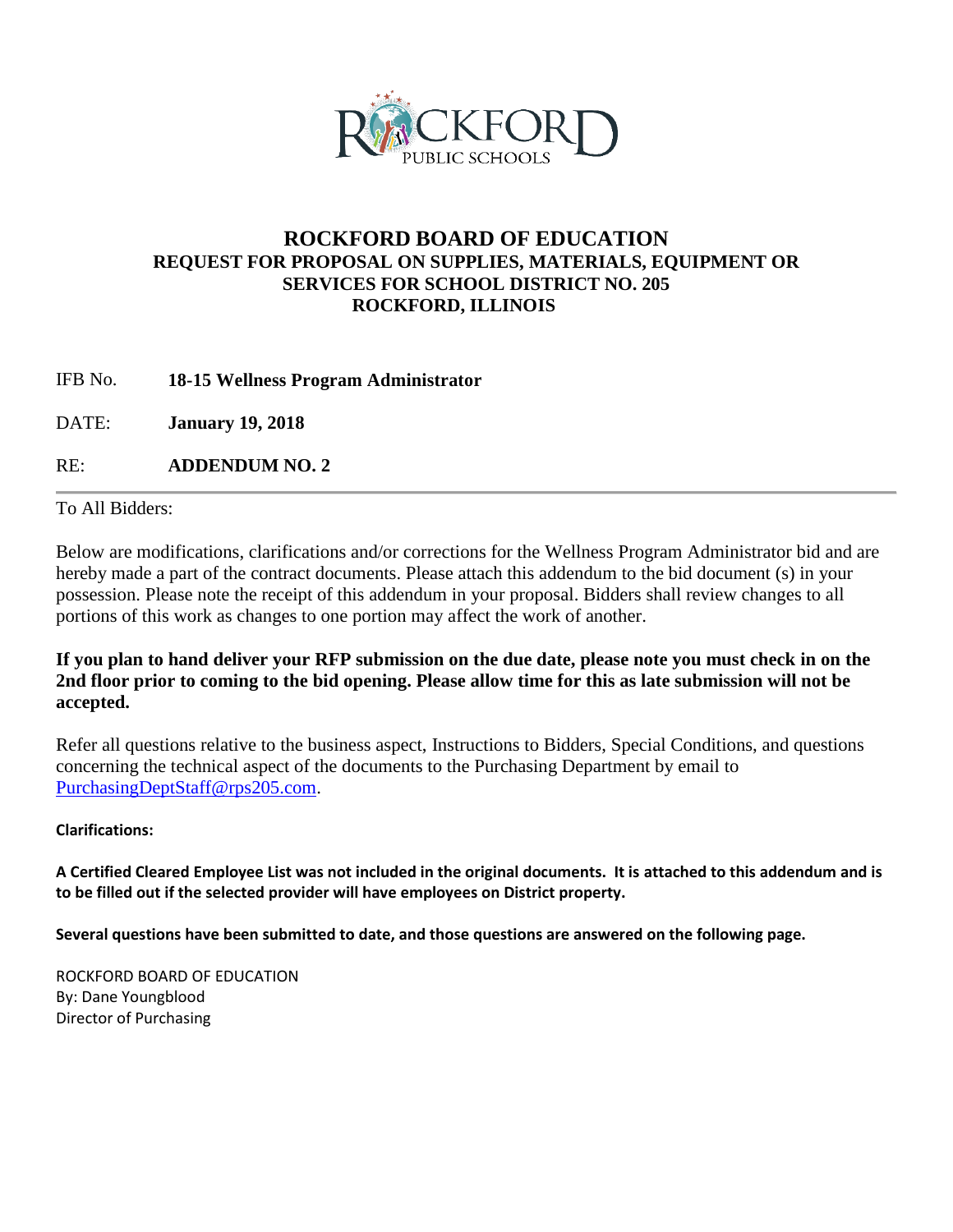#### **Questions submitted as of 1/19/2018:**

Would you like our quote to include dependents? If so can you give us a breakout of dependents, employees and spouses? **Employees' dependents are not eligible to participate in the Wellness Program, and therefore should not be included in a quote.**

Is the effective date for the Wellness Program truly 6/1? **Yes.**

Regarding the Required Forms, we are not seeing the Certified Cleared Employee List; please provide this form if it is required with our RFP submission. **Form is attached to this document.**

Please confirm if you require a Certificate of Liability Insurance and completion of the W-9 with our RFP submission. **A COI will need to be provided if the implementation of your program requires you to perform work on District property. The W-9 should be completed and included in your submission.**

It does not appear that we are required to sign off on the General Terms & Conditions and Supplemental Terms & Conditions at this time. If we have comments or conflicts with any of these terms, would you like us to submit a redlined document containing our edits/comments. **Proposals are not binding. A contract will be drafted once a provider is selected and Board approved.**

Please confirm the number of employees for the Wellness Program is 3,100. Please also confirm if spouses are eligible for the Wellness Program. **Number of employees who participate in the program is 3,100; spouses are not eligible to participate.**

Regarding question 26, please clarify what is meant by "Hot Links". **The intent of this provision was to ask if links could be created on the vendor website allowing the employee quick access to other documents specific to RPS 205. An example would be to have an RPS 205 logo that links to a page exclusive to District employees.**

Who is the incumbent/current Wellness Program partner? **Interactive Health.**

What key wellness services are required on pages 36 and 38? **We highly favor the biometric screening and health risk assessment. None of the services listed are required, however, we will be evaluating the perceived effectiveness of your overall program. We will be open to new and innovative approaches provided they bring clear value.**

Is this RFP for flu shots as well? If not, is there opportunity to provide onsite flu shots for RPS. **Flu shots are not within the scope of this RFP. The District does not have plans to obtain a new provider for flu shots in the near future.**

What type of biometric screening has been used in the past as part of your Wellness Program – finger stick or venipuncture? Which type do you prefer? **The answer to both questions is the Venipuncture 36 panel.**

Is the HRA required to be in Spanish and English? Is the HRA required to be made available online and via paper? **Yes, the HRA is required to be in both English and Spanish and made available online and via paper.**